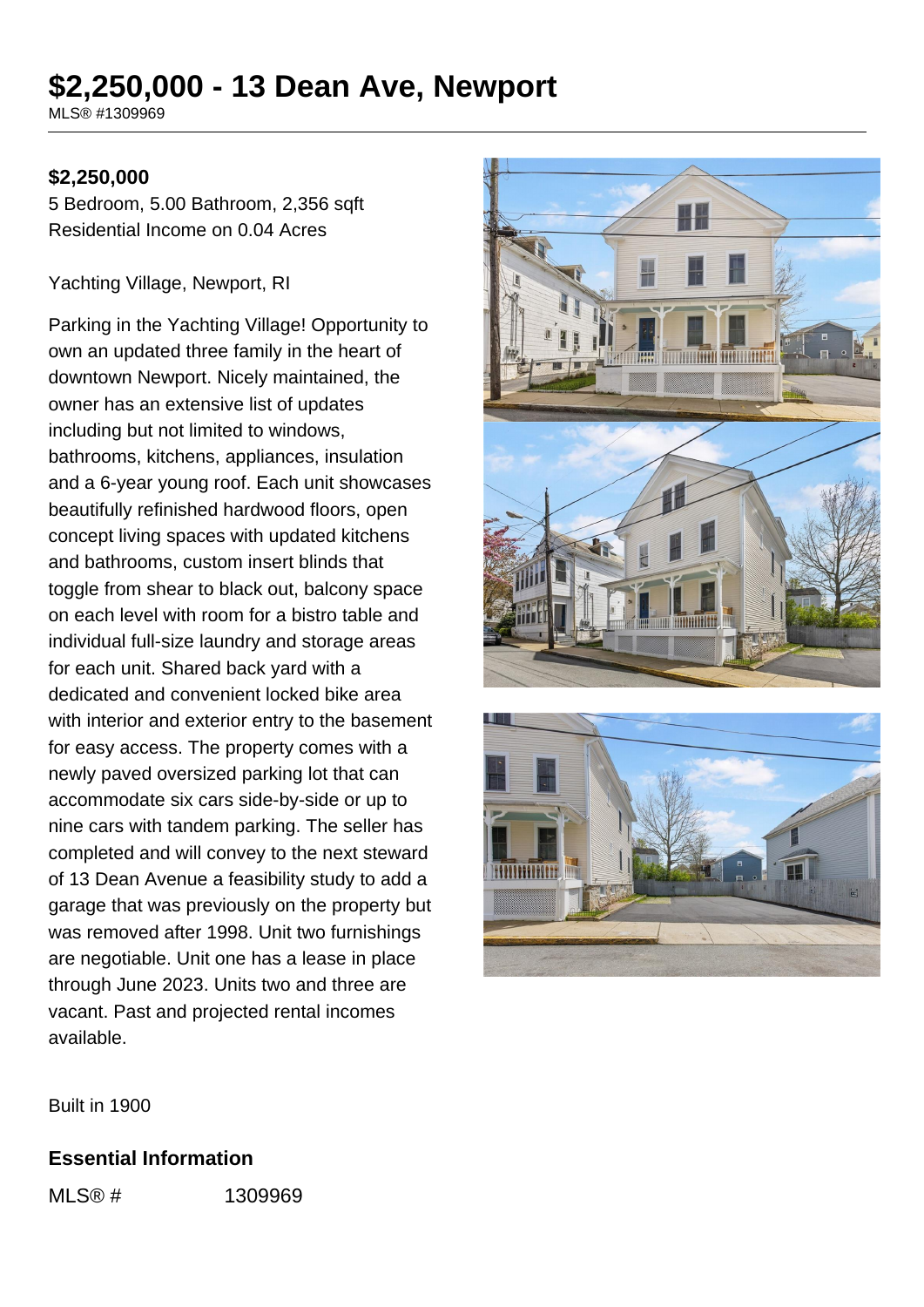| Price                 | \$2,250,000               |
|-----------------------|---------------------------|
| <b>Bedrooms</b>       | 5                         |
| <b>Bathrooms</b>      | 5.00                      |
| <b>Full Baths</b>     | З                         |
| <b>Half Baths</b>     | 2                         |
| Square Footage        | 2,356                     |
| <b>Square Footage</b> | 1795.00                   |
| Acres                 | 0.04                      |
| <b>Year Built</b>     | 1900                      |
| <b>Type</b>           | <b>Residential Income</b> |
| Sub-Type              | Multi Family              |
| Status                | Active                    |

## **Community Information**

| Address      | 13 Dean Ave             |
|--------------|-------------------------|
| Subdivision  | <b>Yachting Village</b> |
| City         | <b>Newport</b>          |
| County       | <b>Newport</b>          |
| <b>State</b> | RI                      |
| Zip Code     | 02840                   |

## **Amenities**

| <b>Utilities</b>      | <b>Sewer Connected</b> |
|-----------------------|------------------------|
| Features              | Paved                  |
| <b>Parking Spaces</b> | 9                      |
| Parking               | No Garage              |
| Garages               | No Garage              |

### **Interior**

| Interior                 | Hardwood, Other                                                                       |  |  |  |
|--------------------------|---------------------------------------------------------------------------------------|--|--|--|
| <b>Interior Features</b> | Cathedral Ceiling(s), Skylights, Tub Shower                                           |  |  |  |
| Appliances               | Dryer, Exhaust Fan, Gas Water Heater, Microwave, Oven, Range,<br>Refrigerator, Washer |  |  |  |
| Heating                  | Gas, Hot Water                                                                        |  |  |  |
| Cooling                  | <b>Ductless</b>                                                                       |  |  |  |
| Fireplace                | Yes                                                                                   |  |  |  |
| <b>Fireplaces</b>        | <b>None</b>                                                                           |  |  |  |
| # of Stories             | 3                                                                                     |  |  |  |
| Has Basement             | Yes                                                                                   |  |  |  |